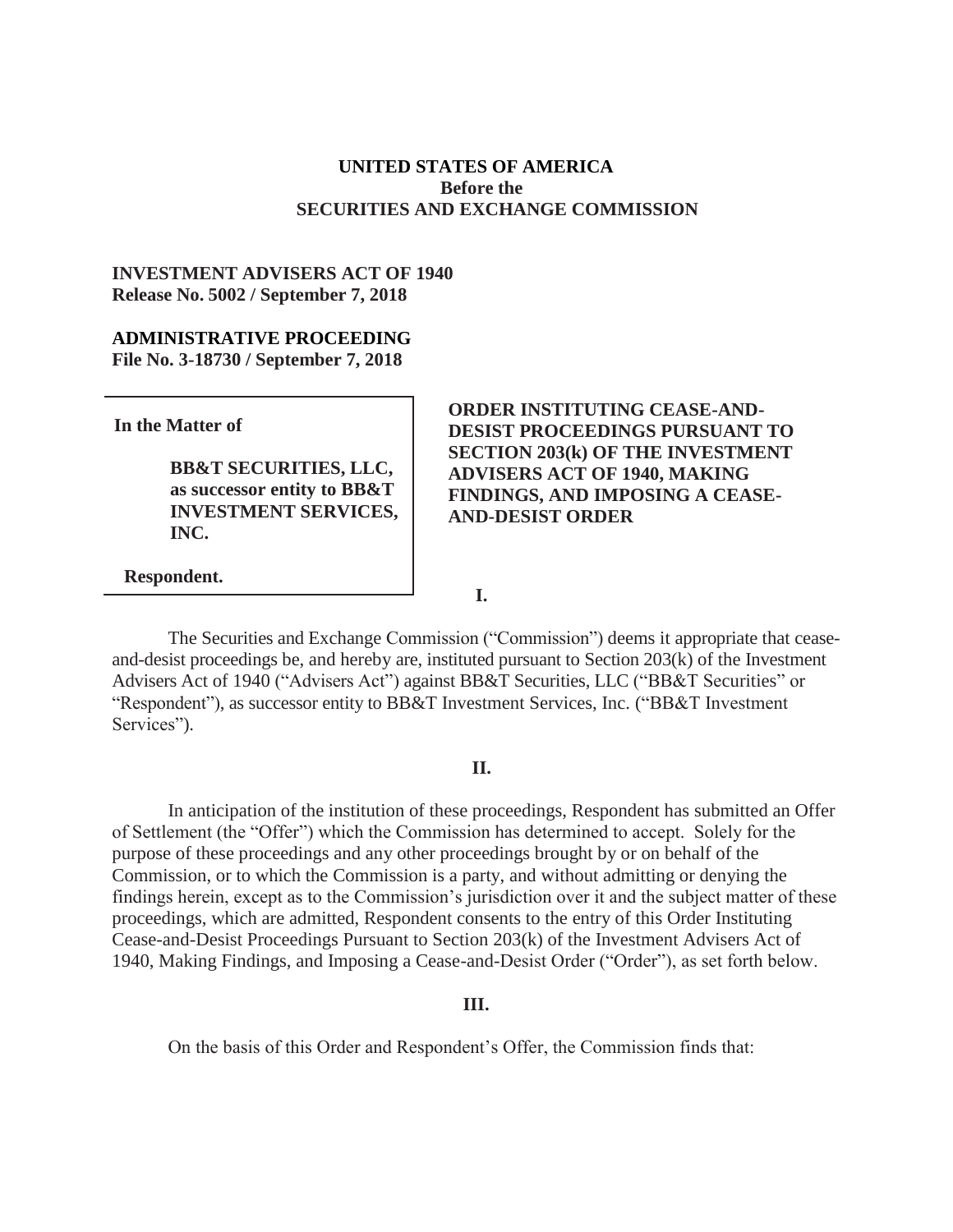#### **SUMMARY**

1. This matter involves an investment adviser's failure to adequately disclose to clients facts giving rise to material conflicts of interest. Between approximately March 2012 through July 2015 (the "relevant period"), BB&T Investment Services, a then state-registered investment adviser, was engaged in the business of, among other things, recommending to its clients that they invest in wrap fee programs sponsored by three other investment advisers ("sponsors"), one of which was an affiliate of BB&T Investment Services (the "Affiliated Adviser"). In connection with these recommendations, BB&T Investment Services failed to disclose sufficient facts to enable clients to determine that the compensation arrangement between BB&T Investment Services and the Affiliated Adviser created an incentive for BB&T Investment Services and its investment advisory representatives ("Investment Counselors") to recommend that clients invest in the Affiliated Adviser's wrap fee program rather than the programs offered by the other two sponsors. By failing to disclose fully its compensation arrangement with the Affiliated Adviser, BB&T Investment Services violated Section 206(2) of the Advisers Act.<sup>1</sup>

#### **RESPONDENT**

2. **BB&T Securities, LLC**, a Delaware limited liability company headquartered in Richmond, Virginia, is an investment adviser and broker-dealer registered with the Commission since June 2007 (as a broker-dealer) and September 2012 (as an investment adviser). As of August 2017, BB&T Securities had assets under management of approximately \$13.3 billion.

#### **OTHER RELEVANT ENTITY**

3. **BB&T Investment Services, Inc.**, now known as BB&T Investments, became a division of BB&T Securities following a reorganization and merger effective January 1, 2018. During the Relevant Period, BB&T Investment Services was a North Carolina corporation headquartered in Charlotte, North Carolina, and was a subsidiary of Branch Banking and Trust Company, a North Carolina banking company ("BB&T Bank"). BB&T Bank is a subsidiary of BB&T Corporation. BB&T Investment Services, which began operating as a state-registered investment adviser in 2001, registered with the Commission as an investment adviser in September 2015. BB&T Investment Services also registered with the Commission as a brokerdealer in July 1993. As of April 2017, BB&T Investment Services reported over \$759 million of assets under management.

### **FACTS**

4. During the relevant period, BB&T Investment Services was an investment adviser whose advisory activities consisted primarily of the recommendation of other investment advisers to its clients.

l

On January 1, 2018, pursuant to an internal corporate reorganization, BB&T Investment Services merged into BB&T Securities.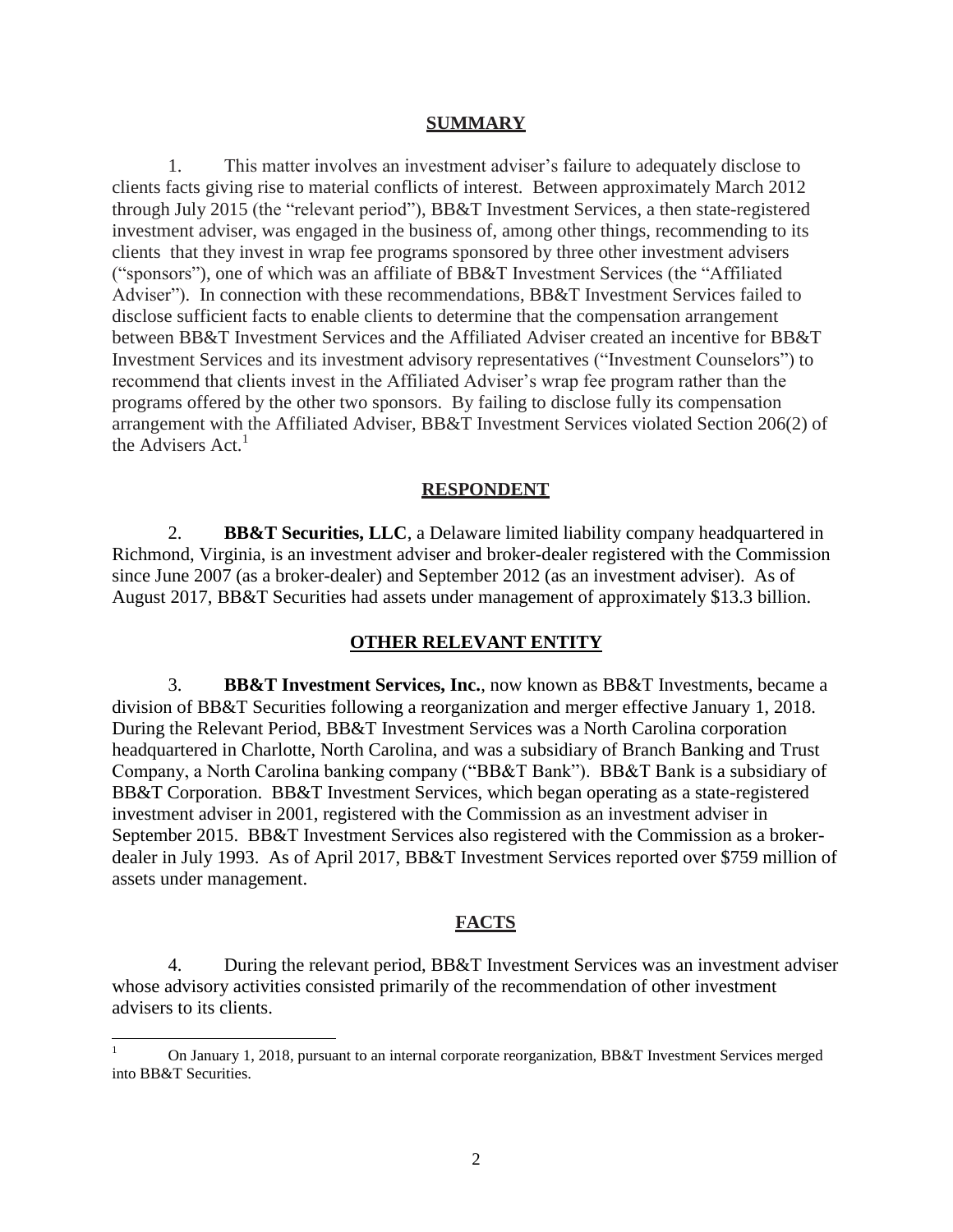5. BB&T Investment Services operated out of BB&T Bank branches and primarily existed to recommend investments to retail customers of BB&T Bank. Among other things, BB&T Investment Services recommended wrap fee programs to bank customers. <sup>2</sup> During the relevant period, BB&T Bank had approximately 2,000 bank branches.

6. When a BB&T Bank customer was referred to an Investment Counselor, BB&T Investment Services' policies and procedures required the Investment Counselor to: (i) profile the client; (ii) discuss investment options with the client; and (iii) based on the information obtained from the client and the Investment Counselor's own research and analysis, recommend a wrap fee program that best met the client's investment objectives. Although the Investment Counselor assisted the client in selecting an appropriate investment strategy within the wrap fee program, BB&T Investment Services was not responsible for selecting the portfolio manager that would manage the client's account and had no authority to hire and fire the portfolio manager.

7. Profiling the client involved the Investment Counselor completing an on-line profile and collecting information about the client's investment objectives and risk tolerance. Specifically, according to BB&T Investment Services' disclosure documents, BB&T Investment Services tailored its investment advisory services to the individual needs of the client based on BB&T Investment Services' review of the following criteria:

> Client investment objectives are identified by assessing the client's risk tolerance based upon their age, income, education, need for cash flows, investment goals, and emotional tolerance for volatility. The information provided by the client will be collected during client meetings, interviews, and/or questionnaires. Based on our analysis of this information, we will then recommend one or more wrap fee programs that best suits the client's specific needs based on their desire for a growth, balanced or conservative strategy.

8. BB&T Investment Services' policies and procedures required that its Investment Counselors be in contact with all of their clients on a periodic basis and conduct at least annually a client review. At the annual review, the Investment Counselor was required to discuss with the client whether, among other things, there had been any changes to the client's investment objectives. Based on the periodic meetings with clients, Investment Counselors could recommend that clients change or terminate their current wrap fee program sponsors or change investment strategies within a particular wrap fee program.

9. When recommending wrap fee programs, Investment Counselors could select among wrap fee programs sponsored by the Affiliated Adviser or two other investment advisers ("Adviser A" and "Adviser B"), neither of which was affiliated with BB&T Investment Services.

l <sup>2</sup> BB&T Investment Services' disclosure documents explained that: "Wrap fee programs are programs that provide clients with investment management and brokerage services for a single fee."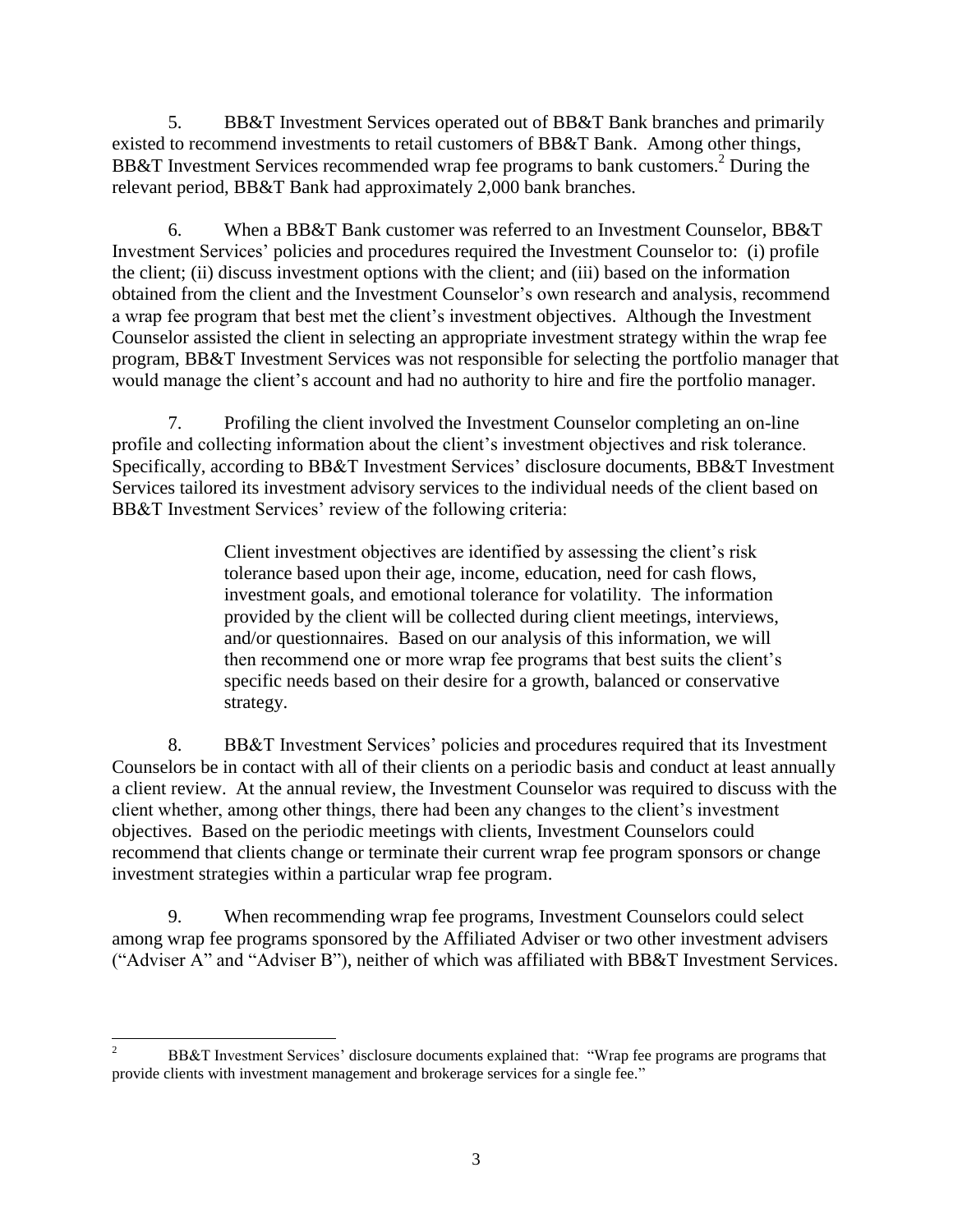10. The Affiliated Adviser, Adviser A and Adviser B each paid fees to BB&T Investment Services when clients recommended by BB&T Investment Services invested in their wrap fee programs. When paying these fees, the Affiliated Adviser and Adviser A had an "advanced fee" option whereby they would pay fees to BB&T Investment Services as a one-time upfront or advanced fee ("advanced fee") rather than over time as the fees were earned. In addition, both the Affiliated Adviser and Adviser A had arrangements to reclaim or "recoup" some or all of the advanced fee if a client terminated all or part of its investment during the first few years. Specifically, if a client terminated its investment with the Affiliated Adviser within the first two years, the Affiliated Adviser would recoup the advanced fee from the client. By contrast, if a client terminated its investment with Adviser A within the first four years, Adviser A would recoup the advanced fee from BB&T Investment Services in accordance with the schedule set forth in paragraph 15 herein.

11. Pursuant to the Affiliated Adviser's standard fee arrangement with BB&T Investment Services, when a BB&T Investment Services' client invested in the Affiliated Adviser's wrap fee program, the Affiliated Adviser would pay to BB&T Investment Services two years of fees, which equaled 2% of the client's initial investment in the program, as a onetime upfront or advanced fee. <sup>3</sup> BB&T Investment Services would then pay a portion of the advanced fee to the Investment Counselor.

12. Beginning in March 2012, the Affiliated Adviser allowed BB&T Investment Services to keep the advanced fee without any conditions, but the Affiliated Adviser charged any client who withdrew assets from the Affiliated Adviser's wrap fee program within the first two years of management (excluding dividends and/or income) an early termination fee equal to 2% of the assets withdrawn from the program or, if the account was closed, 2% of the initial investment. Given that the early termination fee and the advanced fee were the same amount, in the event of early termination or withdrawal by the client, any advanced fee to the Investment Counselor would, in essence, be recouped from the *client* rather than the Investment Counselor.

13. Neither BB&T Investment Services nor the Affiliated Adviser disclosed to clients that BB&T Investment Services' fee was paid as an advanced fee or that BB&T Investment Services could retain the advanced fee even if the client withdrew all or part of its assets within the first two years.

14. Adviser A also had an advanced fee option which it disclosed to clients. When a client of BB&T Investment Services invested with Adviser A, Adviser A would pay BB&T Investment Services a "financial professional fee." BB&T Investment Services would pay a portion of the financial professional fee to the Investment Counselor who recommended that the client invest in Adviser A's wrap fee program. The financial professional fee, which was part of the total advisory fee that a client paid to Adviser A, was negotiated between the client and BB&T Investment Services and could not exceed 1.50% of client assets on an annual basis. The

<sup>&</sup>lt;sup>2</sup><br>3 Pursuant to the agreement between the Affiliated Adviser and BB&T Investment Services, the annual fee payable to BB&T Investment Services under the standard fee structure was 1.00% of the client's investment and the advanced fee was 2.00% of the market value of the account. (The Affiliated Adviser also paid advanced fees under its discounted and fixed income fee structures, but in lesser amounts.)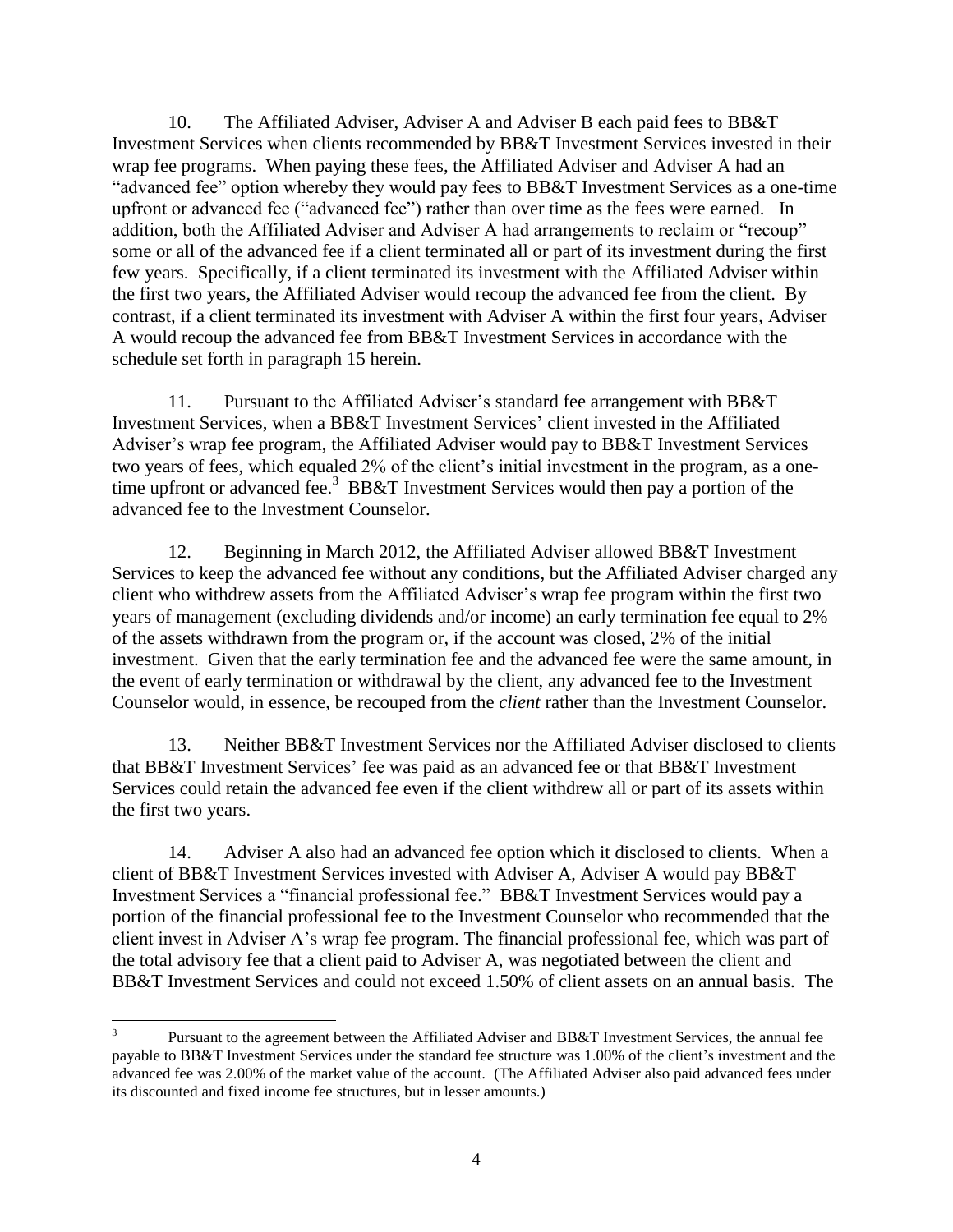client could elect for BB&T Investment Services to receive 2.5 years of its annual fee as an upfront, advanced fee payment upon the establishment of the relationship between the client and Adviser A. (The advanced fee was determined by multiplying the financial fee negotiated between the client and BB&T Investment Services by a factor established by Adviser A, which was 2.5 during the relevant period.)

15. In contrast to the Affiliated Adviser's program with its two-year termination fee, if a BB&T Investment Services client in Adviser A's wrap fee program withdrew all or a portion of his or her funds, the client would not pay an early termination fee. However, if the withdrawal occurred within the first four years of the commencement of the relationship, any advanced fee paid by Adviser A to BB&T Investment Services would be recouped from BB&T Investment Services' *Investment Counselor* rather than the client. Specifically, the amount recouped (the "chargeback") would be equal to the advanced fee on the amount being withdrawn, multiplied by the following factor in each of the first four years following the date the client began investing in the wrap fee program:

| Year 1 | 100% |
|--------|------|
| Year 2 | 60%  |
| Year 3 | 40%  |
| Year 4 | 20%  |

Adviser A disclosed to clients that although the chargeback described above would not result in a charge to the client, the chargeback schedule "may create a conflict of interest for the Financial Professional [BB&T Investment Services] who may have an incentive to encourage you to keep your assets in the [Adviser A] Program until this four year period has expired."

16. Adviser B did not have an advanced fee option and did not impose early termination fees on clients.

17. Although the Affiliated Adviser, Adviser A, and Adviser B each offered a number of comparable investment strategies and/or model portfolios that could be recommended to a client depending on the client's investment goals, the Investment Counselors recommended to a significant majority of BB&T Investment Services' clients that they invest in the wrap fee program sponsored by the Affiliated Adviser. As of March 2015, for example, approximately 78% of BB&T Investment Services' client assets were invested in wrap fee programs sponsored by the Affiliated Adviser.

18. BB&T Investment Services made certain disclosures to clients regarding conflicts of interests associated with the wrap fee programs in Part 2A of its Form ADV, including, for example, its affiliation with the Affiliated Adviser. However, BB&T Investment Services failed to disclose other information that would enable clients to determine that the investment advice that they received from BB&T Investment Services may not have been disinterested and may have been influenced by actual or potential conflicts of interest. Specifically, BB&T Investment Services did not disclose, among other things, that: (i) the Affiliated Adviser paid advanced fees to BB&T Investment Services, and BB&T Investment Services passed a portion of the advanced fees through to its Investment Counselors; (ii) the Affiliated Adviser's wrap fee program was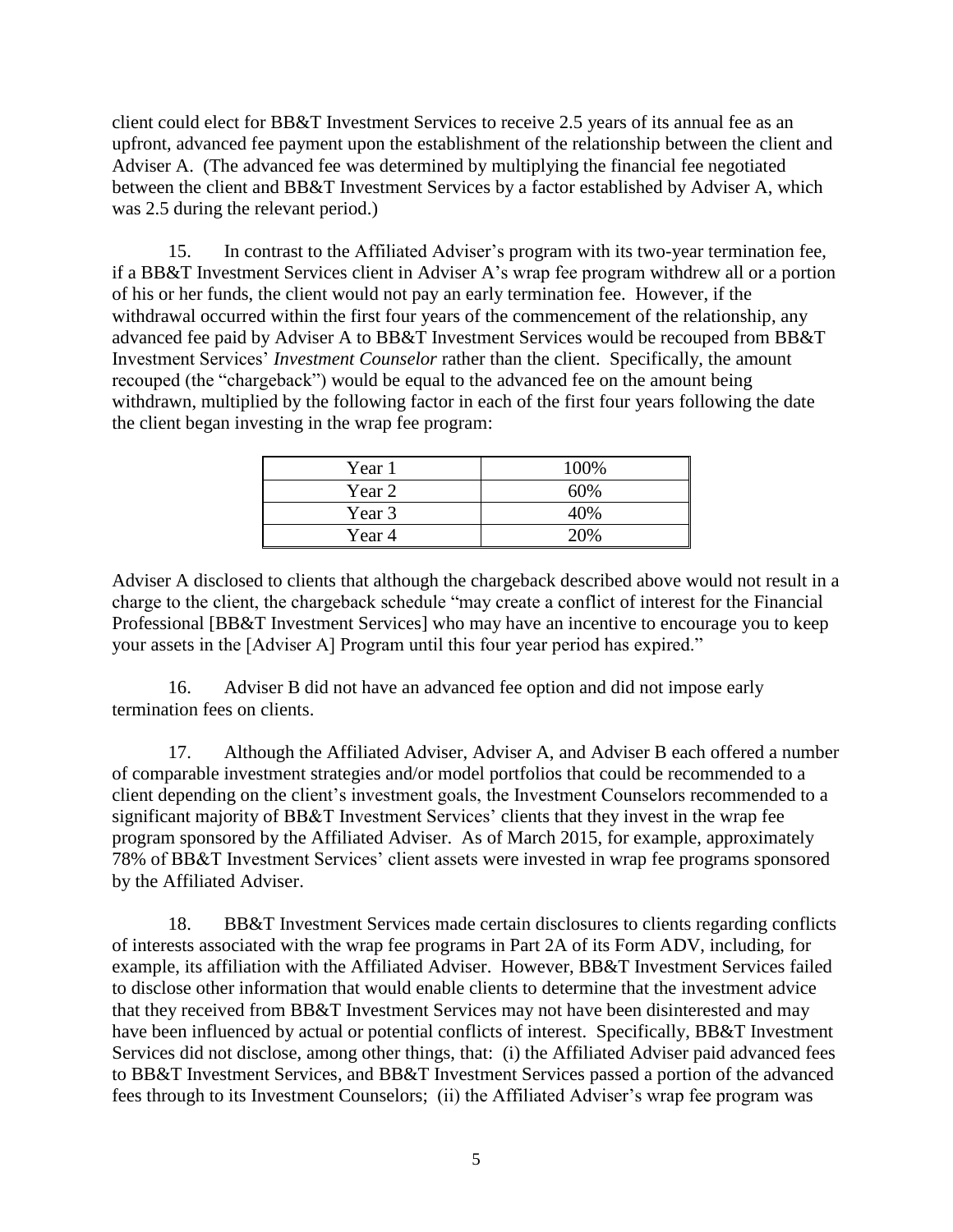the only one of the three that always paid BB&T Investment Services an advanced fee and allowed BB&T Investment Services to retain the entire advanced fee associated with a client's account if the client withdrew funds or closed the account during the first two years; (iii) BB&T Investment Services always allowed an Investment Counselor to retain his or her portion of the advanced fee if a client withdrew funds or closed the account within the first two years; and (iv) in the event of such early termination or withdrawal, the Affiliated Adviser's program was the only one that, in effect, recouped the advanced fee paid to BB&T Investment Services (and, in part, the Investment Counselor) from the client. Thus, based on the information provided, clients were unable to evaluate whether the Affiliated Adviser's compensation arrangement was potentially more attractive to BB&T Investment Services and its Investment Counselors than those typically offered by Adviser A and Adviser B.

19. Because of BB&T Investment Services' inadequate disclosure of its compensation arrangement with the Affiliated Adviser, clients were unable to evaluate whether BB&T Investment Services' fee arrangements with the Affiliated Adviser, Adviser A and Adviser B may have: (i) incentivized BB&T Investment Services' Investment Counselors to recommend the Affiliated Adviser's wrap fee programs over those offered by Adviser A and Adviser B when giving investment advice to clients; and (ii) caused the Investment Counselors to place their interests ahead of those of their clients, contrary to the fiduciary duty BB&T Investment Services owed its clients.

20. As a result of the conduct described above, BB&T Investment Services violated Section 206(2) of the Advisers Act, which prohibits an investment adviser from engaging in any transaction, practice or course of business which operates as a fraud upon any client or prospective client.

## **Remedial Measures**

21. In determining to accept the Offer, the Commission considered remedial acts promptly undertaken by BB&T Investment Services. In June 2015, the Commission's Office of Compliance Inspections and Examinations staff conducted an examination of BB&T Investment Services that included a review of the firm's fee arrangement with the Affiliated Adviser. On July 15, 2015, the Affiliated Adviser eliminated the early termination fee and, by the end of 2015, BB&T Investment Services and the Affiliated Adviser voluntarily had reimbursed all termination fees, in the amount of \$635,535, to clients who paid such fees.

# **IV.**

In view of the foregoing, the Commission deems it appropriate to impose the sanctions agreed to in Respondent's Offer.

Accordingly, it is hereby ORDERED that:

A. Pursuant to Section 203(k) of the Advisers Act, Respondent BB&T Securities cease and desist from committing or causing any violations and any future violations of Section 206(2) of the Advisers Act.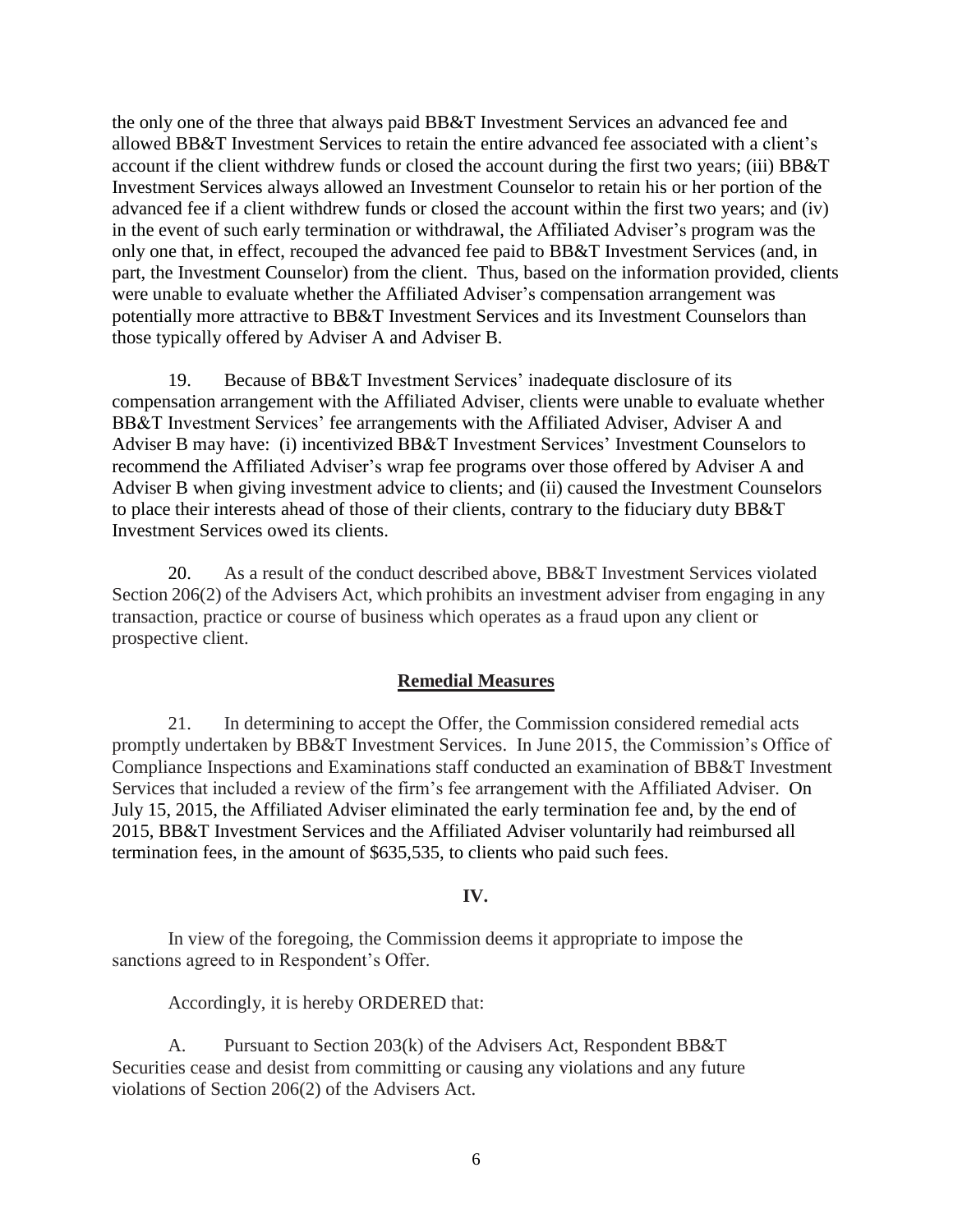B. Respondent shall, within fourteen (14) days of the entry of this Order, pay a civil money penalty in the amount of \$100,000 to the Securities and Exchange Commission for transfer to the general fund of the United States Treasury, subject to Exchange Act Section 21 $F(g)(3)$ . If timely payment is not made, additional interest shall accrue pursuant to 31 U.S.C. § 3717. Payment must be made in one of the following ways:

- (1) Respondent may transmit payment electronically to the Commission, which will provide detailed ACH transfer/Fedwire instructions upon request;
- (2) Respondent may make direct payment from a bank account via Pay.gov through the SEC website at [http://www.sec.gov/about/offices/ofm.htm;](http://www.sec.gov/about/offices/ofm.htm) or
- (3) Respondent may pay by certified check, bank cashier's check, or United States postal money order, made payable to the Securities and Exchange Commission and hand-delivered or mailed to:

Enterprise Services Center Accounts Receivable Branch HQ Bldg., Room 181, AMZ-341 6500 South MacArthur Boulevard Oklahoma City, OK 73169

Payments by check or money order must be accompanied by a cover Letter identifying BB&T Securities, LLC as a Respondent in these proceedings, and the file number of these proceedings; a copy of the cover letter and check or money order must be sent to Aaron W. Lipson, Associate Regional Director, Division of Enforcement, Securities and Exchange Commission, Atlanta Regional Office, 950 East Paces Ferry Road, N.E., Suite 900, Atlanta, GA 30326-1382.

C. Amounts ordered to be paid as civil money penalties pursuant to this Order shall be treated as penalties paid to the government for all purposes, including all tax purposes. To preserve the deterrent effect of the civil penalty, Respondent agrees that in any Related Investor Action, it shall not argue that it is entitled to, nor shall it benefit by, offset or reduction of any award of compensatory damages by the amount of any part of Respondent's payment of a civil penalty in this action ("Penalty Offset"). If the court in any Related Investor Action grants such a Penalty Offset, Respondent agrees that it shall, within 30 days after entry of a final order granting the Penalty Offset, notify the Commission's counsel in this action and pay the amount of the Penalty Offset to the Securities and Exchange Commission. Such a payment shall not be deemed an additional civil penalty and shall not be deemed to change the amount of the civil penalty imposed in